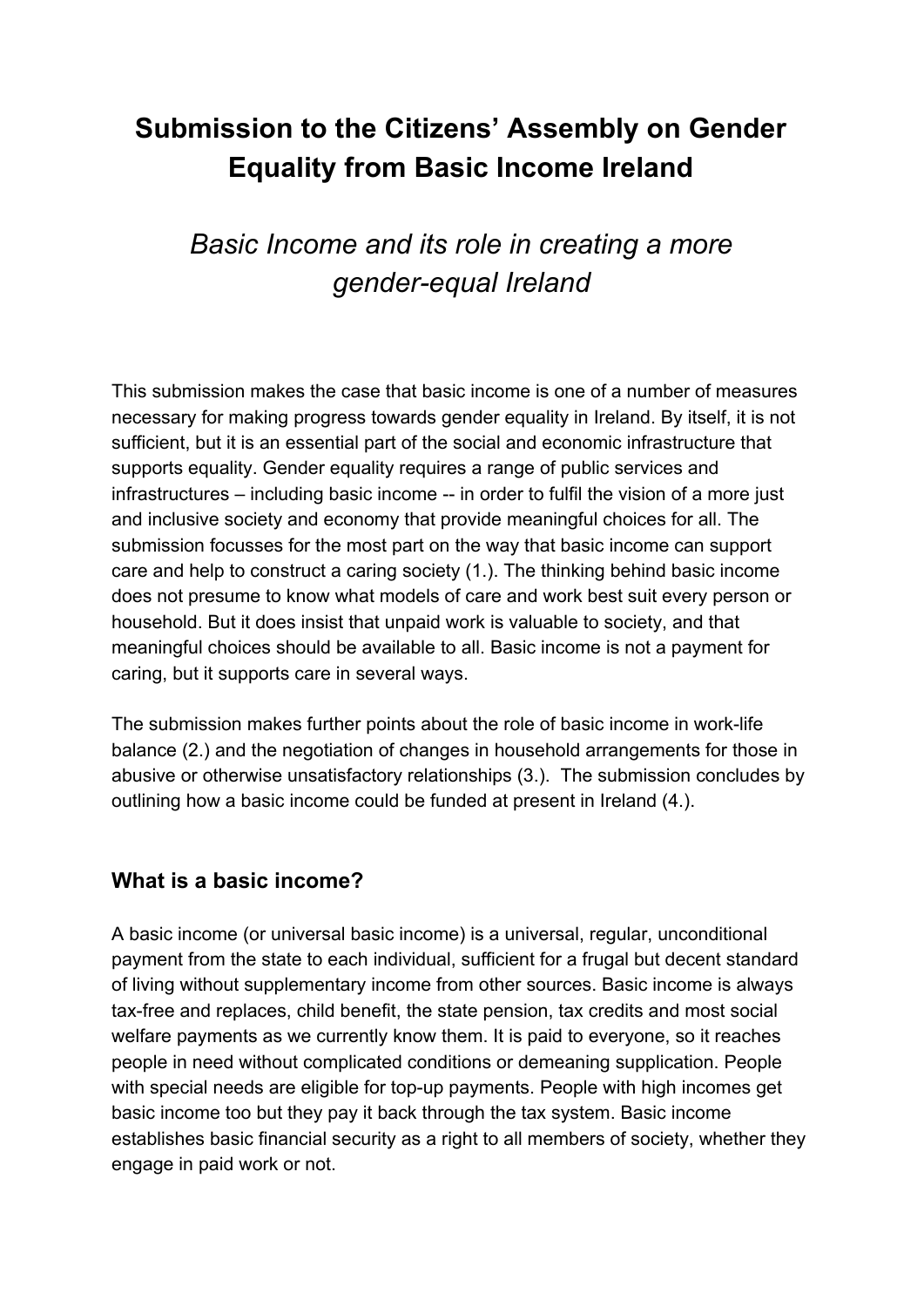## **1. Care, Gender Equality and Basic Income**

#### *Some of the issues regarding care:*

- We all need care from others, particularly when we are young, ill or infirm.
- We are all potential carers as parents, children, spouses, and other relatives; as partners, friends, neighbours, and lovers; as workmates and professional care-givers...indeed, in all our social relationships.
- The work of care is unequally shared between men and women, with women doing the lion's share of care work.
- People who need care may lack any income of their own and depend financially on others.
- Those who become the primary carers for others often find it impossible to combine care work with paid work.
- Where support for care is provided in the form of tax credits for home carers or the carer's allowance, it can be insecure and inflexible. Both of these payments are subject to a number of detailed conditions.
- Care has been pushed to the margins: it is unrecognised, unsupported and often stressful.
- The only universal support for care in Ireland is child benefit, which can be seen as an important, partial basic income for children.

#### *The social responsibility of care:*

With regard to the Citizens' Assembly's aim to 'examine the social responsibility of care and women and men's co responsibility for care, especially within the family', the section below shows how basic income addresses some of the issues outlined above and supports a caring society. This includes helping men to become more involved in unpaid care work, which many men want to do.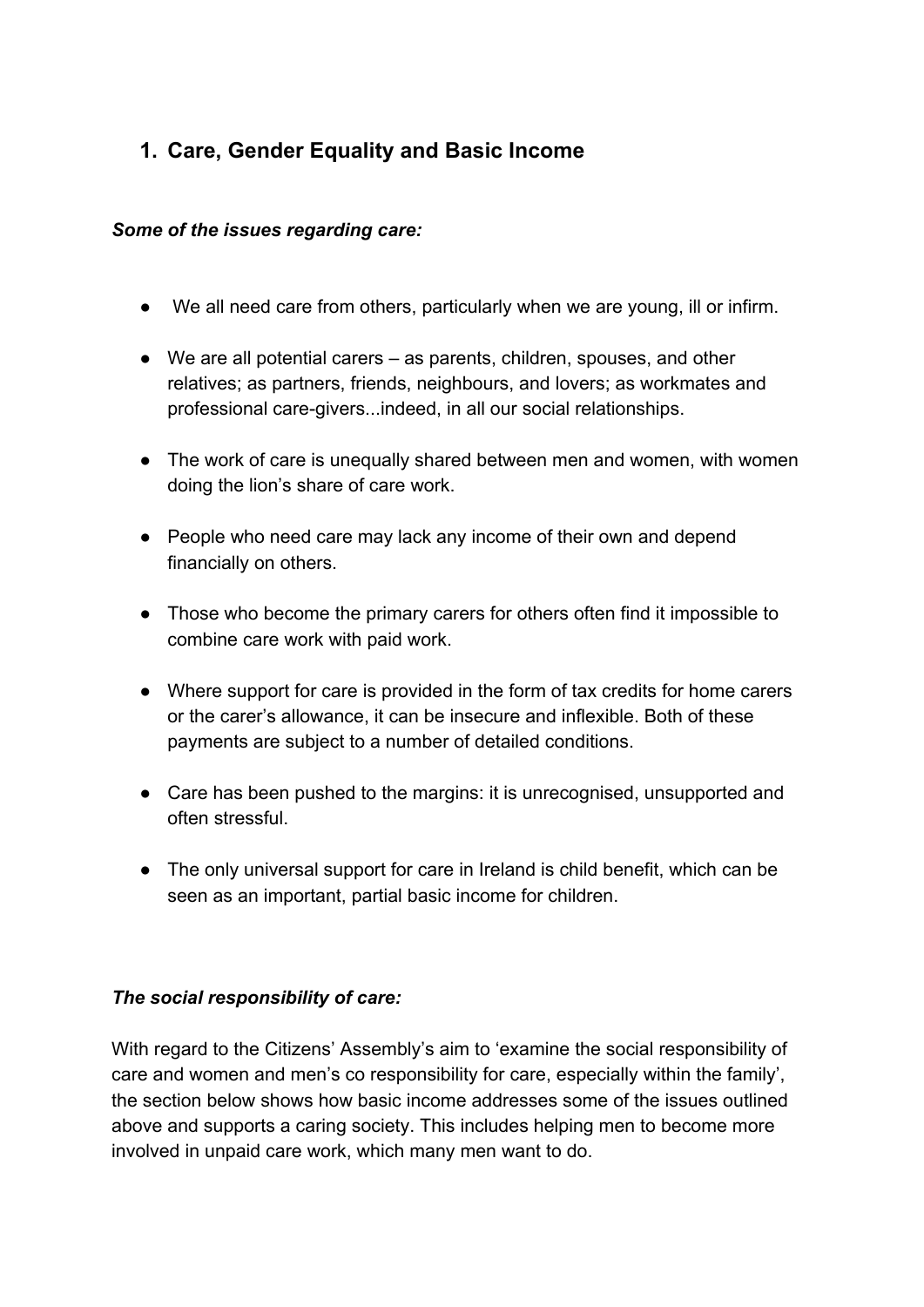#### *Basic income supports a caring society because:*

- It provides a secure income to anyone who needs to care for others, and for anyone who needs care.
- It recognises the value of care work, which is done disproportionately by women, in a way that doesn't reinforce the stereotypes which are a cause of that disproportionality. A major World Bank report found that *conditional* cash-transfers reinforce gender roles, reproducing the underlying cause of gender inequality in a way that *unconditional* cash transfers do not. Basic Income is an unconditional cash-transfer.
- $\bullet$  It gives everyone both women and men greater freedom to adjust the balance between care and employment, by cutting down on job-hours. It also eliminates the 'care trap' that can penalise those in receipt of carer's allowance for taking paid employment.
- It avoids bureaucracy and does away with intrusive means-testing. In a basic income system, carers do not have to apply for allowances and credits. No one has to convince officials of their need for care or their need to give care. No one has to have their living arrangements scrutinised. No one is denied support for care because their situation doesn't fit the bureaucratic regulations.
- It guarantees adult care recipients an income of their own and therefore gives them a greater sense of empowerment.
- All of these features of basic income alleviate a lot of unnecessary stresses and anxieties and allow people to devote their energies to the quality of care relationships.
- More generally, by giving everybody the financial security to meet their basic needs, basic income is a general expression of the care we owe to each other in society.

#### *In particular, with regard to early years parental care:*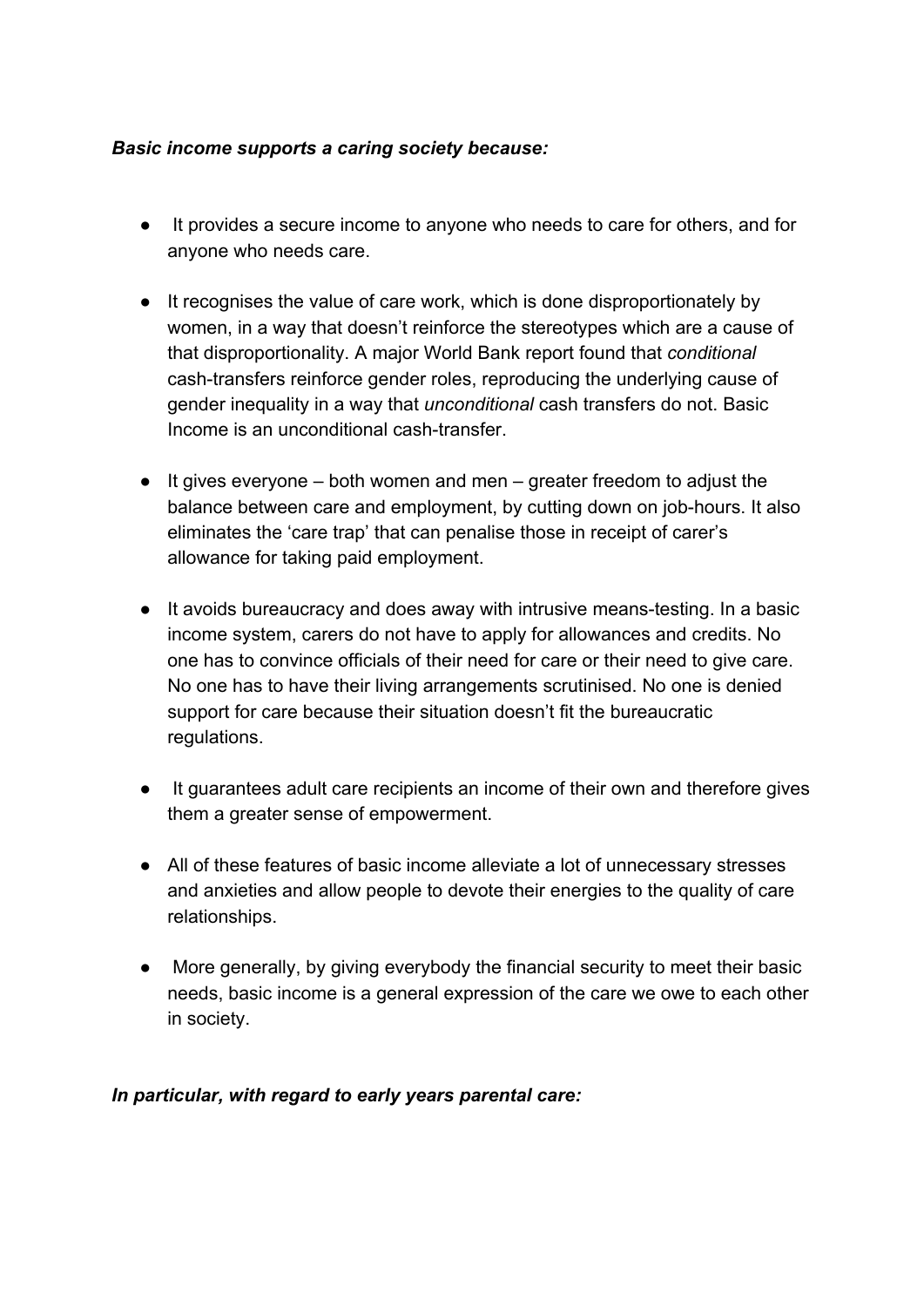- Having a basic income facilitates parents to provide childcare in their own homes if they wish. One partner can elect to stay at home, or both partners can choose to work shorter job-hours and share the childcare at home.
- Basic income also helps parents to pay for institutional commercial childcare if that is their choice.
- It also supports parents to work with other parents to provide cooperative shared social childcare. Such a model is not supported in Ireland at present but it has the advantage of avoiding the isolation of care in the home, while also avoiding larger-scale, institutional care settings. It thus provides a third meaningful option.
- In short, basic income provides a wider range of meaningful choices about childcare than are currently available.

#### *What basic income won't do with regard to care:*

Basic income is not a panacea. On its own, it will not meet the extra costs of care for people with special needs – these will still have to be provided for through a proper system of supplementary payments and good healthcare services. On its own, it will not resolve the problem that women are expected to do most of the care work in Irish society – we need to change social expectations about gender and social policies relating to care, and this must be an ongoing cultural and policy conversation. On its own, it will not resolve all the burdens and anxieties of care, or force the state, employers or society to take care more seriously. These are all important issues for a caring society. But basic income can play a useful role in a wider attempt to give care the support and recognition it deserves.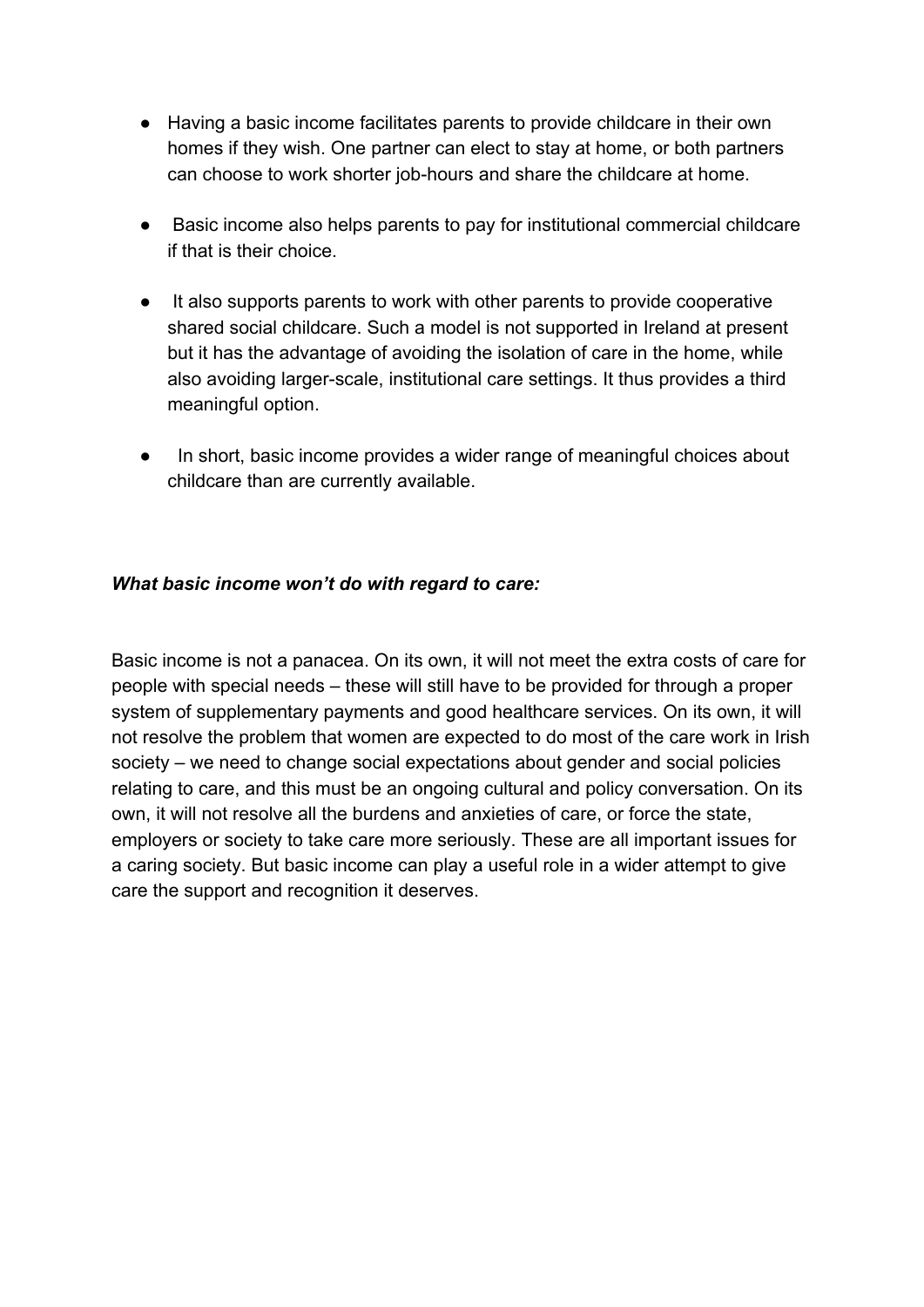### **2. Greater work-life balance**

With regard to the Citizens' Assembly's aim of investigating 'measures to facilitate greater work-life balance', basic income also has a role to play.

- If everybody has an unconditional source of income, not dependent on paid work, there is the possibility to work shorter job-hours. Some trades unions are currently campaigning for a four-day work-week, but this applies only to workers in conventional employment. A basic income gives everybody – self-employed or employed – the opportunity to cut down on hours of paid work.
- For people on 'if and when' contracts or those who find themselves underemployed, a basic income can alleviate some of the stress caused by uncertainty regarding regularity or uncertainty of pay. This has huge benefits in terms of quality of life, including physical health and mental wellbeing.
- Having one's own unconditional source of income can empower each partner to negotiate greater equality in couple relationships. This has particular relevance for women in that it could enable more women to negotiate for a fairer allocation of domestic chores and caring responsibilities in the household. Improved fairness is closely connected with better quality of life and better balance between paid and unpaid work.

## **3. Autonomy and meaningful choice in relationships**

Having an unconditional source of income can give more autonomy and meaningful choice for those who want to leave an abusive or otherwise unsatisfactory relationship. Basic income will not by itself bring about empowerment for women but it is part of the infrastructure that supports their empowerment. It enables both sexes to negotiate and try out changed ways of living, on more equal terms.